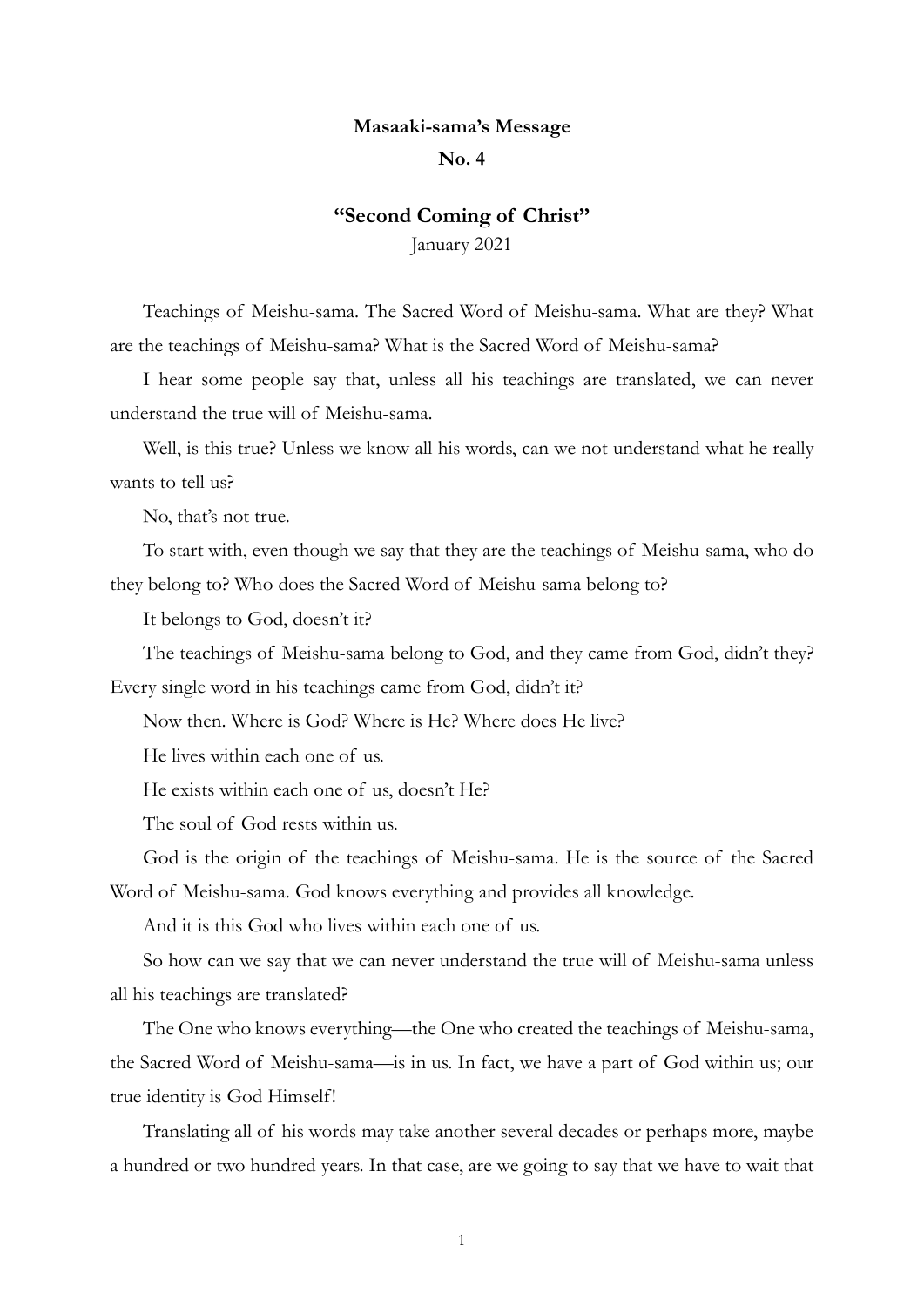long to know what Meishu-sama really wants?

Then what are we doing now? Are we just wasting our time without knowing his true will? Are we going to die not knowing what Meishu-sama really wanted?

Listen to what Jesus says. He says, "You study the Scriptures diligently because you think that in them you have eternal life. These are the very Scriptures that testify about me" (John 5:39).

What does the Sacred Word of Meishu-sama testify to? What does it point to? What is its conclusion?

It testifies that Meishu-sama was sent by God to complete the work Jesus began two thousand years ago, that we humans are destined to be born anew as God's children, as Messiahs, and that the Second Coming of Christ has already been accomplished within each and every one of us.

This is what the teachings of Meishu-sama testify and point to. This is the conclusion of his Sacred Word.

If you do not accept this conclusion of his teachings, no matter how much you talk about them, it is useless. But, if you accept and believe in this conclusion, even a single passage, a mere sentence from his teachings start to carry life.

Know this everyone: Meishu-sama himself is the embodiment of his teachings, his Sacred Word.

And yes, the Second Coming of Christ. The Second Coming of Christ!

Unlike some people, we are not going to say that only Meishu-sama is the Second Coming of Christ, because if we do so, Meishu-sama will be condemned as a false prophet, a false Christ.

What we are going to say is this: not only Meishu-sama, but all of humanity, without exception, have already received the soul of Christ, the soul of Messiah, within them.

This thing that the Christians have been waiting for for a long time, that humanity has been waiting for for a long time—it was accomplished in Meishu-sama, and it is also already accomplished within every single one of us, every single one of you.

Jesus Christ is supposed to return, right? He ascended to heaven two thousand years ago and is supposed to descend with the glory of God, with the resounding shouts of hallelujah, right? And he is supposed to judge all humanity and establish God's kingdom of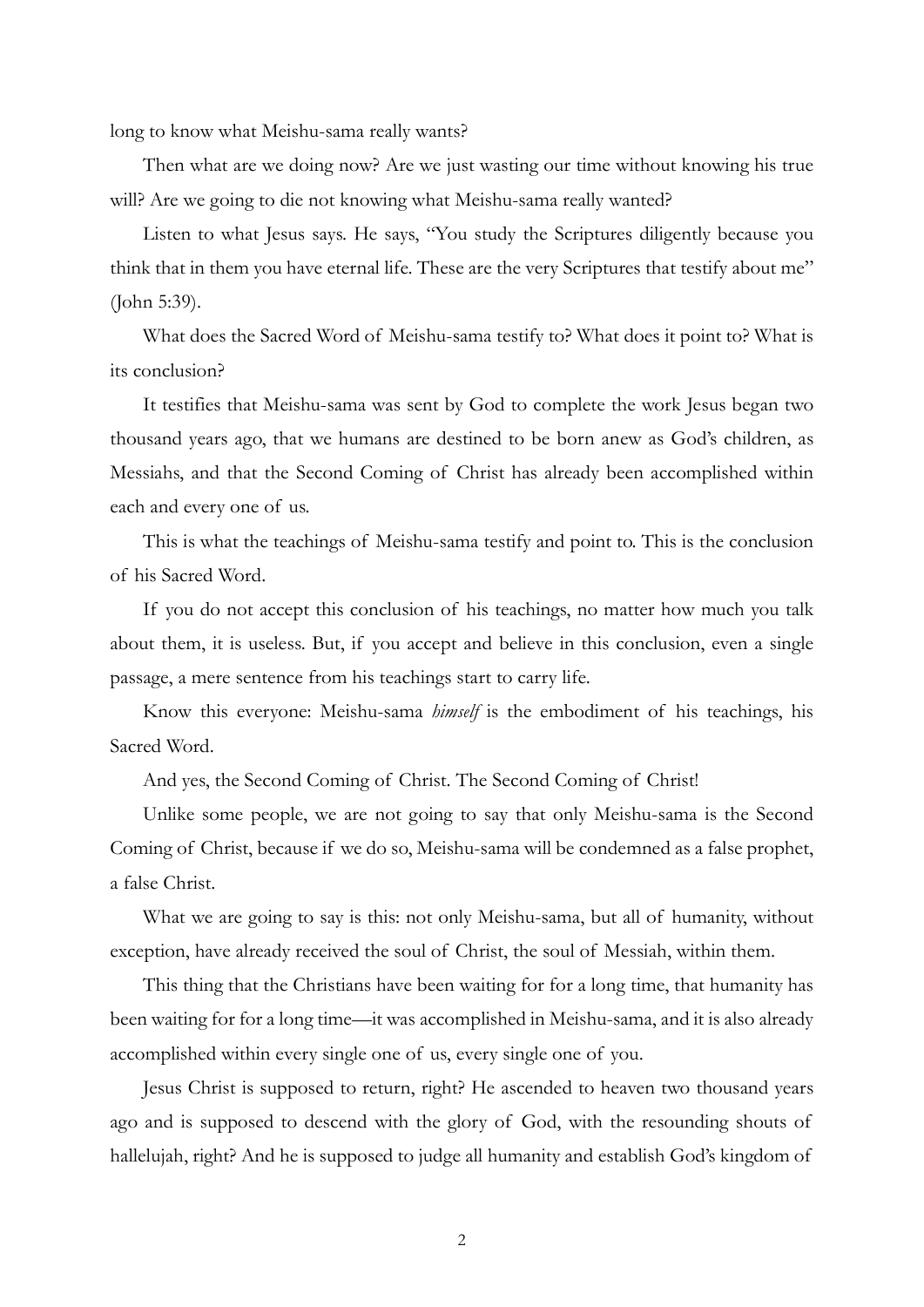heaven on earth, right?

Let me tell you, today, that he has already descended. Christ has already descended! Where? Within each one of us, within each one of you.

The Second Coming of Christ that the Christians want so much, the glorious God's kingdom that the Christians and all humanity want so much—they are already within us! The soul of Christ, the soul of Messiah, is already within us! Heaven is already established within us!

Jesus said, "Yes, I am coming soon" (Revelation 22:20). He already came! Do you think he would be this late when he said that he was coming soon?

But actually, to tell you the truth, he has never left us in the first place. We were, we are and we will always be together with the soul of Christ, the soul of Messiah. We were always together with God. There has not been a single moment when we were apart from God.

The soul of Christ, of Messiah, is not going to come back for the second time, because it has always been with us. It is not going to return to us, because it has always been with us. So say to God, "O God, Your soul has never left us! The soul of Christ, of Messiah, was, is and will always be with us!" This is how the Second Coming of Christ will be accomplished within us. This is how the descent of Christ will be accomplished within us.

But some may want to say, "No, that can't be the meaning of the Second Coming of Christ, because I haven't seen him with my own eyes."

Well, if so, why did Jesus say to Thomas, "Have you believed because you have seen me? Blessed are those who have not seen and yet believe" (John 20:29)?

The time has come for us to believe without seeing.

The Second Coming of Christ has already been accomplished within us. God's kingdom of heaven is already established within us.

This is the message of Meishu-sama's teachings. This is the message of his Sacred Word.

And remember: Salvation is found not in the actual words of the teachings of Meishusama. Rather, it is found within you. It is alive within you.

Meishu-sama said that he was born anew as the Messiah and that he was the Second Coming of Christ. Kyoshu-sama is saying that we can also be like Meishu-sama. He is saying